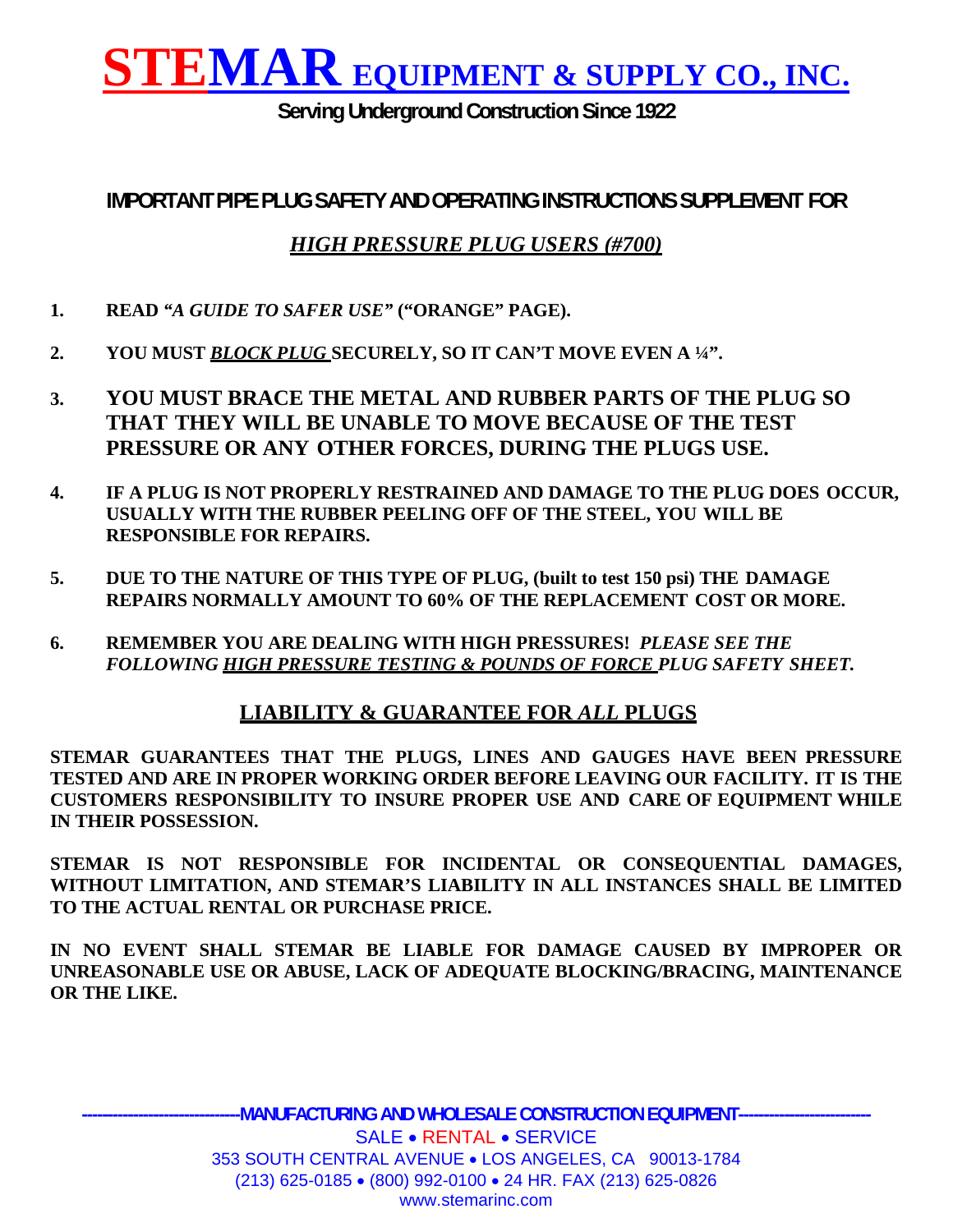**Serving Underground Construction Since 1922** 

#### **PIPE PLUG SAFETY AND OPERATING INSTRUCTIONS**

#### *HIGH PRESSURE TESTING & POUNDS OF FORCE*

- 1. How much **FORCED PRESSURE** are you really dealing with?
- 2. The question of actual **POUNDS OF FORCE** should be answered before beginning your job. It will help the Competent Person, Supervisor, or Certified Engineer, determine how much, and what kind of blocking material, must be used.
- 3. *POUNDS OF FORCE* is calculated as follows:

*II*<sup>*r*</sup><sup>2</sup> *X PSI*  $\blacksquare$  *Where: II* = 3.14 *(II is pronounced PIE) r = ½ the diameter of the pipe*  $r^2 = r X r$ PSI = pounds per square inch**\* \***If you are water testing, multiply .434 X feet of head = PSI

4. **Example:** 24" pipe, Air Test at 150 PSI

**II**r² X PSI = Total *Pounds of Force*

- 3.14 **X** 12 **X** 12 **X** 150 **=** 67,824. *Pounds of Force*
- *II X r X r X PSI*
- 5. **Example:** 72" pipe, Air Test at 150 PSI

 $I\mathbf{I}^2$  *X PSI* = *Total Pounds of Force* 3.14 **X** 36 **X** 36 **X** 150 **=** 610,416. *Pounds of Force II X r X r X PSI*

**In example #4, there is the equivalent of** *67,824 pounds on each plug* **in your test. Or, 453 people who weigh 150 Lb. each.**

**In example #5, there is the equivalent of** *610,416 pounds* **on** *each plug* **in your test. Or, 4,070 people who weigh 150Lbs. each.**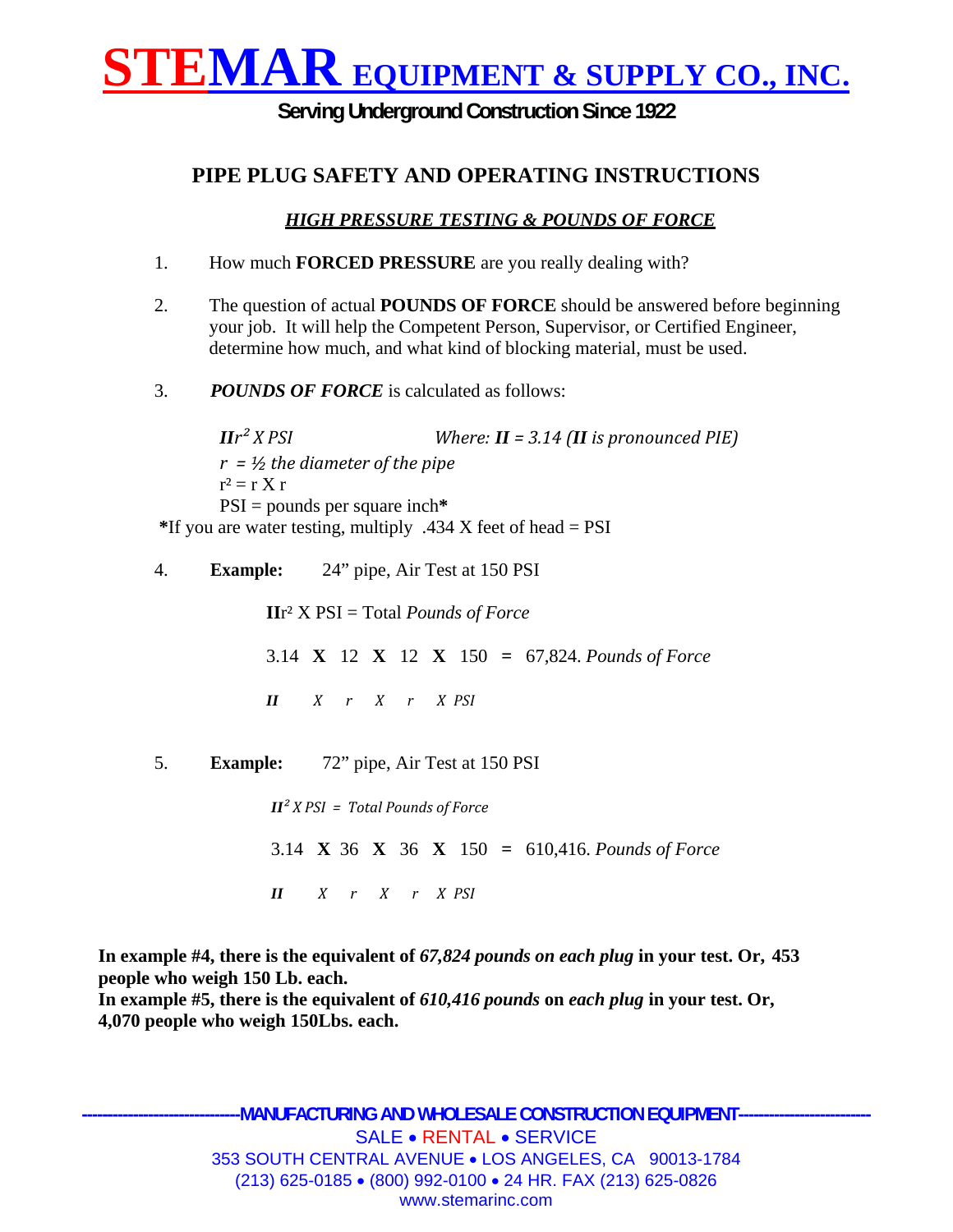**Serving Underground Construction Since 1922** 

### **STAND CLEAR OF THE DANGER ZONE! DEATH OR SERIOUS BODILY INJURY MAY RESULT!**



**Not complying with guidelines in our accompanying Safety Instructions, not using a Safety Rope and Inflation Hose with Pressure Monitoring Gauge, removal or tampering with any safety devices on these products shall release Stemar, Inc. from all liability that may result from Injury, Death or Property Damage and void any product warranty.**

**User shall determine the suitability of this product for this intended use and assumes all risk and liability.** 

**PUNCTURES ARE NOT WARRANTED!**

## **ALWAYS BLOCK PLUGS WHEN CONDUCTING AIR TESTS!**



**HOW TO CALCULATE PIPELINE FORCES AND PRESSURES.** 1) Determine the inside diameter of the pipeline in inches. 2) Determine the maximum backpressure. 3) Calculate the pipe area in square inches. 4) Calculate the force the plug must withstand.

Example with 36" pipe: 18"x18"x3.14x5psi = **5087 POUNDS OF FORCE!**

Calculating pounds of force aid in building plug blocking systems. It also illustrates the tremendous force generated by a sewer air test. **SPECIAL NOTE:**

Pressures being exerted on a plug, regardless of the medium (liquid, water or air) are the same. Ten (10) PSI water is the same as ten (10) PSI air. However, **AIR IS A COMPRESSIBLE MEDIA.** Therefore, extreme caution should be observed when air testing.

Air back-pressure ratings reflect absolute back-pressure capabilities. Common engineering standards have been used to convert head pressure to PSI. IT IS **IMPERATIVE TO BLOCK PLUGS** when performing air-pressure tests and to ensure no one is the zone of danger when a plug is in use. (Please see our Pipe Plug Safety and Operating Instructions Manual for complete details).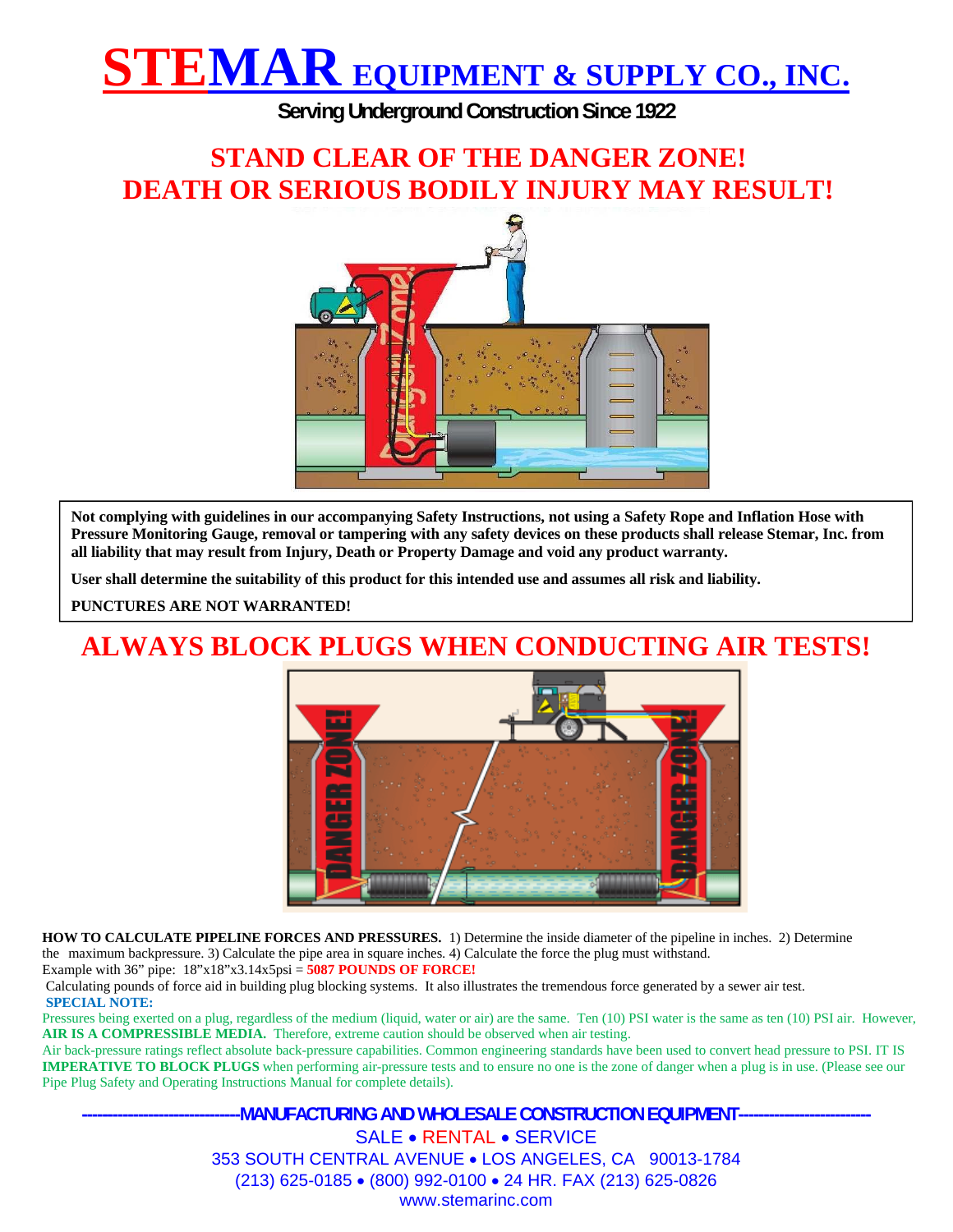#### **Serving Underground Construction Since 1922**

#### **PIPE PLUG SAFETY AND OPERATING INSTRUCTIONS**

#### *A GUIDE TO SAFER USE*

**PIPE PLUG SAFETY IS A PARTNERSHIP. STEMAR'S DEDICATION TO SAFETY MUST WORK IN CONJUNCTION WITH YOUR SAFE USE OF OUR PRODUCTS. YOU MUST THINK AND PRACTICE SAFETY WHENEVER USING A PIPE PLUG.**

**AN INHERENT DANGER EXISTS WITH ALL INFLATABLE PRODUCTS. IF ANY CONDITIONS WITH THIS EQUIPMENT EXIST THAT MAY JEOPARDIZE YOU, OR YOUR CO-WORKERS SAFETY, OR OTHERS, DO NOT USE IT. CONTACT YOUR COMPETENT PERSON OR SUPERVISOR FOR INSTRUCTIONS. FAILURE TO COMPLY WITH THESE SAFETY INSTRUCTIONS, OR THOSE OF O.S.H.A., MAY RESULT IN PROPERTY DAMAGE, SERIOUS BODILY INJURY OR DEATH.**

1. DO NOT DRAG PLUGS; THE SAFETY INFLATION LINE AND GAUGE LINE ARE NOT DESIGNED FOR RESTRAINING OR PULLING. THE SUPPLIED RESTRAINING BRIDLES AND/OR EYEBOLTS ARE USED FOR LIFTING & LOWERING THE PLUG ONLY.

2. BE SURE THE PIPE IS CLEAN & DRY WHERE THE PLUG COMES IN CONTACT WITH THE PIPE. DO NOT USE THE PLUG WHERE OIL, GASOLINE, OR CAUSTIC CHEMICALS MAY BE FOUND.

3. BE SURE THAT THERE ARE NO SHARP OBJECTS OR EDGES IN THE PIPE WHICH COULD PUNCTURE THE PLUG WHEN INFLATED. NEVER USE A PLUG THAT HAS BEEN DAMAGED OR THAT YOU SUSPECT MAY BE DAMAGED. DON'T MODIFY OR ATTEMPT TO REPAIR IN ANYWAY.

Please note: If a plug needs to be patched, or in some way is damaged and determined by Stemar, Inc. to no longer be in rentable condition, the plug will be purchased by the entity that was responsible for the damage.

4. INFLATE THE PLUG TO THE *EXACT* MAXIMUM INFLATION PRESSURE INDICATED ON THE PLUG. DO NOT UNDERINFLATE**. NEVER EXCEED THE MAXIMUM INFLATION PRESSURE!**

5. **BRACING/BLOCKING MUST BE USED** TO PREVENT THE MOVEMENT OR COMPLETE DISLODGING OF THE PIPE PLUG. BRACE EACH PLUG, SO THAT IF AIR PRESSURE IS LOST IN THE PLUG, THE PLUG WILL NOT MOVE *AT ALL*. USE OF A CERTIFIED ENGINEER FOR THE DESIGN, CONSTRUCTION, & MAINTENANCE OF A CONTAINMENT SYSTEM IS RECOMMENDED. EYEBOLTS ARE DESIGNED *ONLY* FOR LIFTING AND LOWERING OF THE PLUG.

6. **AVOID THE "DANGER ZONE",** WHICH IS IN FRONT OF PLUG, IN THE PIPE, IN THE MANHOLE, AND JUST OUTSIDE THE MANHOLE. AVOID THE "DANGER ZONE" WHILE PRESSURIZING, TESTING, OR DEPRESSURIZING THE TEST SPACE AND WHILE INFLATING AND DEFLATING THE PLUG.

7. NEVER INFLATE THE PLUG OVER AN UNRESTRAINED AREA OR A VOID IN THE PIPE, SUCH AS A LATERAL. THE PLUG MUST HAVE FULL CONTACT WITH THE PIPE AT ALL TIMES. USE PNEUMATIC PLUGS ONLY IN PIPE AND PIPE SIZE FOR WHICH THEY WHERE DESIGNED.

8. DURING THE TESTING PERIOD, YOU MUST MONITOR THE INFLATION PRESSURE IN THE PLUG, WITH A PROPERLY CALIBRATED GAUGE. VARIOUS LENGTHS, OF REMOTE INFLATION LINES WITH GAUGES, ARE AVAILABLE.

9. FOR MORE INFO. ON INFLATION/TEST PRESSURES, OR FOR TABULATED DATA, CALL STEMAR AT 1-800- 992-0100.

10. WASH PLUGS WITH WATER & A MILD DETERGENT AFTER USE. RINSE WELL AND LET DRY. STORE IN A COOL DRY AREA. INSPECT THOROUGHLY BEFORE USING.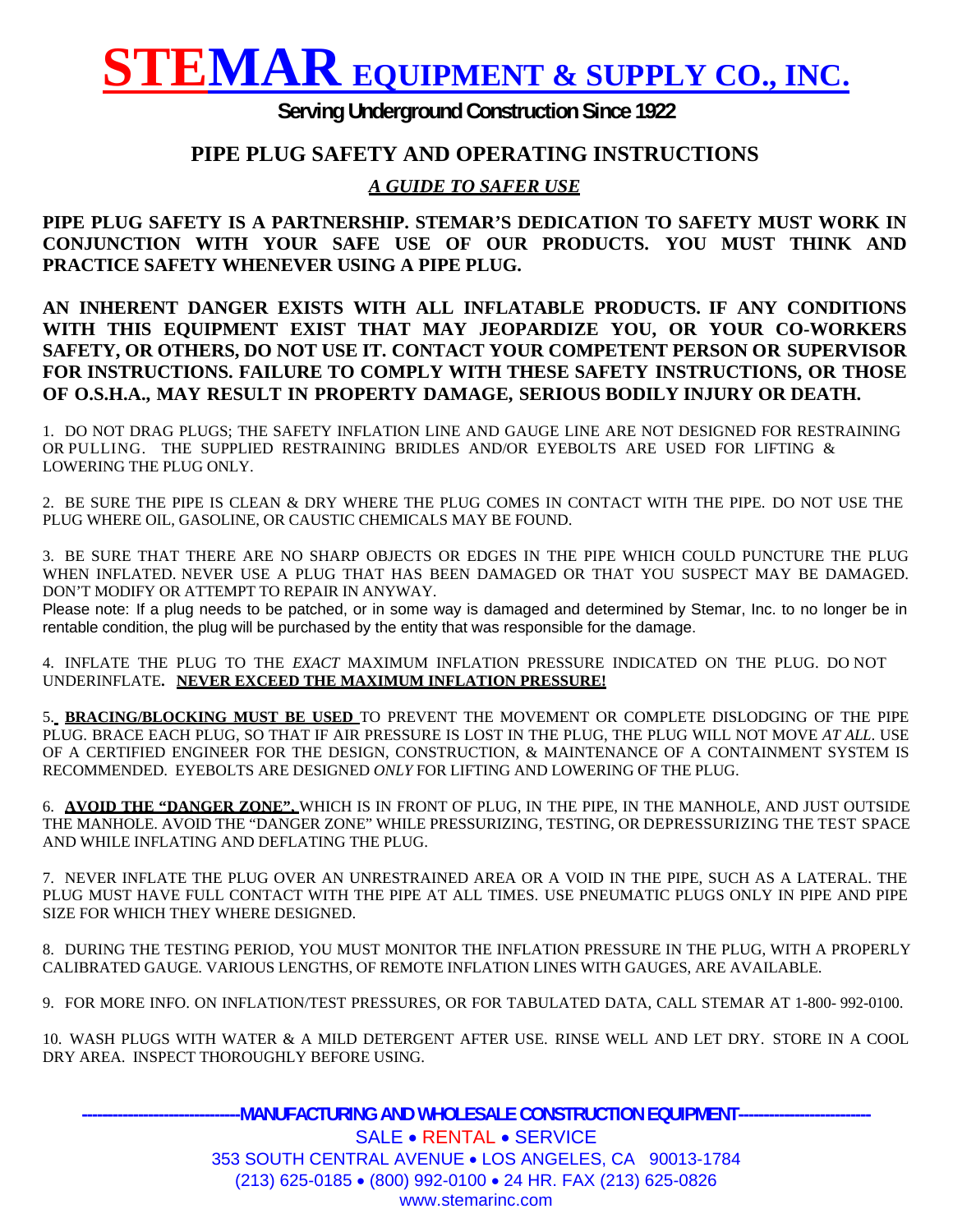**Serving Underground Construction Since 1922** 

#### **PROVIDE A BACKUP SYSTEM FOR SAFETY**

#### **NEVER RELY ON PIPELINE PLUGS AS THE ONLY MEANS TO PREVENT NJURY OR PROPERTY DAMAGE. NEVER ENTER THE DANGER ZONE DURING USE.**



 **WARNING** NEVER ATTEMPT TO USE THE EYEBOLTS, INFLATION HOSE, OR CARRYING HANDLE OF A PNEUMATIC PLUG AS A SAFETY TETHER OR AS MEANS TO RESTRAIN THE PLUG IS ITS IS DEFLATED WHILE HOLDING BACK PRESSURE! Safety bracing properly designed and constructed to withstand the tremendous forces involved is required. Eye bolts and carrying handles on pneumatic plugs are designed only for carrying, lifting and lowering pneumatic plugs. They are NOT designed to withstand the large forces encountered when plugs are deflated when restraining back pressure. The carrying handles, eye bolts or their attachment to the pneumatic plug may fail, thereby damaging the plug itself and may result in unsafe conditions. THIS MAY CAUSE PLUG FAILURE WHICH MAY RESULT IN DEATH, SEIOUS BODILY INJURY AND/OR PROPRETY DAMAGE!

**DANGER** A FULLY OPERATIONAL BACKUP SYSTEM MUST BE USED IF THE PLUG IS USED IN ANY ENVIRONMENT WHERE PLUG LEAKEAGE, FAILURE OR DISLODGEMENT FOR ANY REASON, COULD RESULT IN LIFE ENDANGERMENT, BODILY INJURY OR PROPERTY DAMAGE! The backup system must be designed to safety stop a dislodged plug and the pipeline media that will discharge upon plug failure. Consult a registered professional engineer for proper construction and maintenance of such a system. FAILURE TO PROVIDE A BACKUP SYSTEM MAY RESULT IN DEATH, SERIOUS BODILY INJURY AND/OR PROPERTY DAMAGE!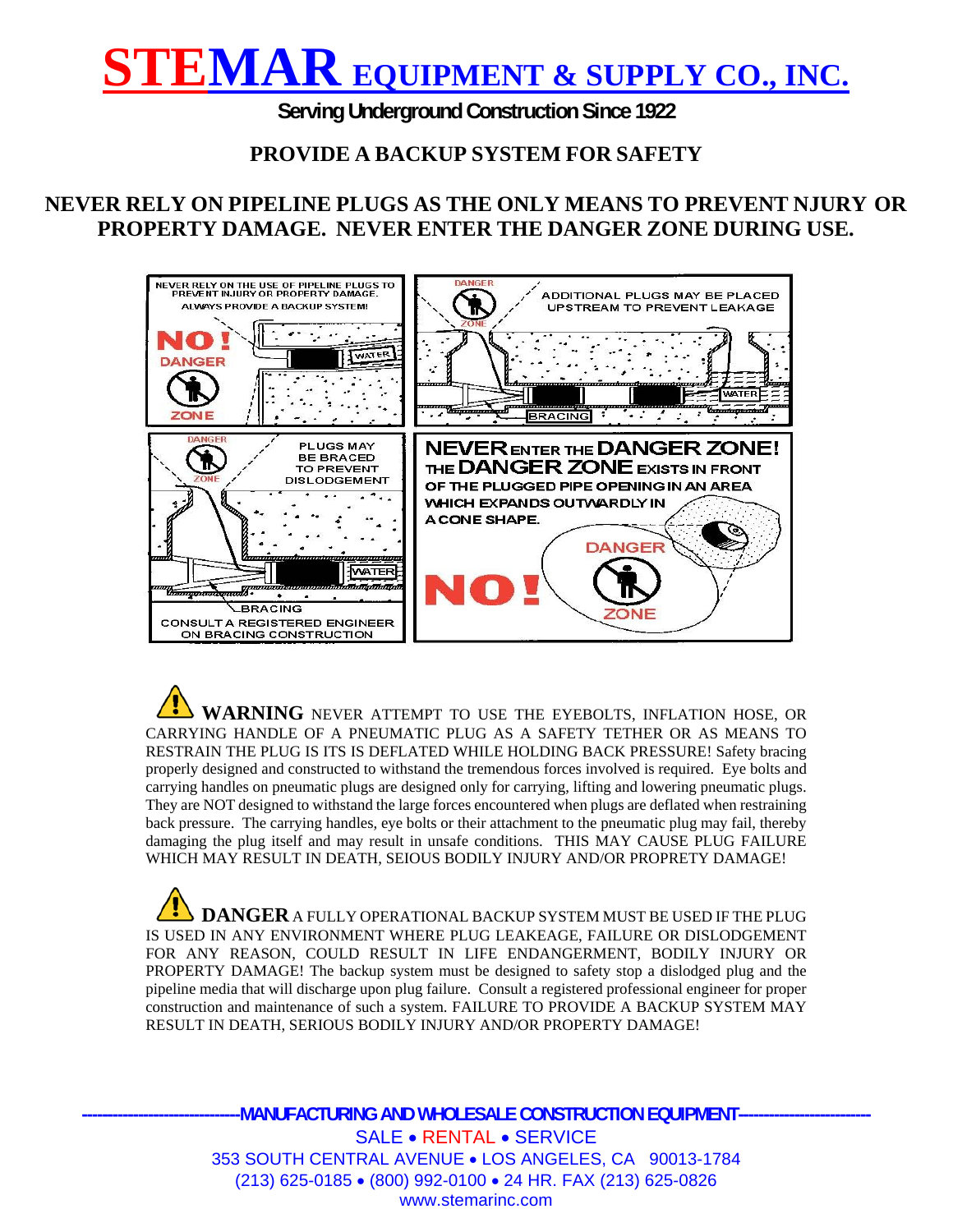**Serving Underground Construction Since 1922** 

#### **HIGH PRESSURE PLUG BLOCKING**

Pipe Plug Testing

PIPE PRESSURE TESTS FROM **25 PSI TO 150 PSI** IMPORTANT: READ "A GUIDE TO SAFER USE"



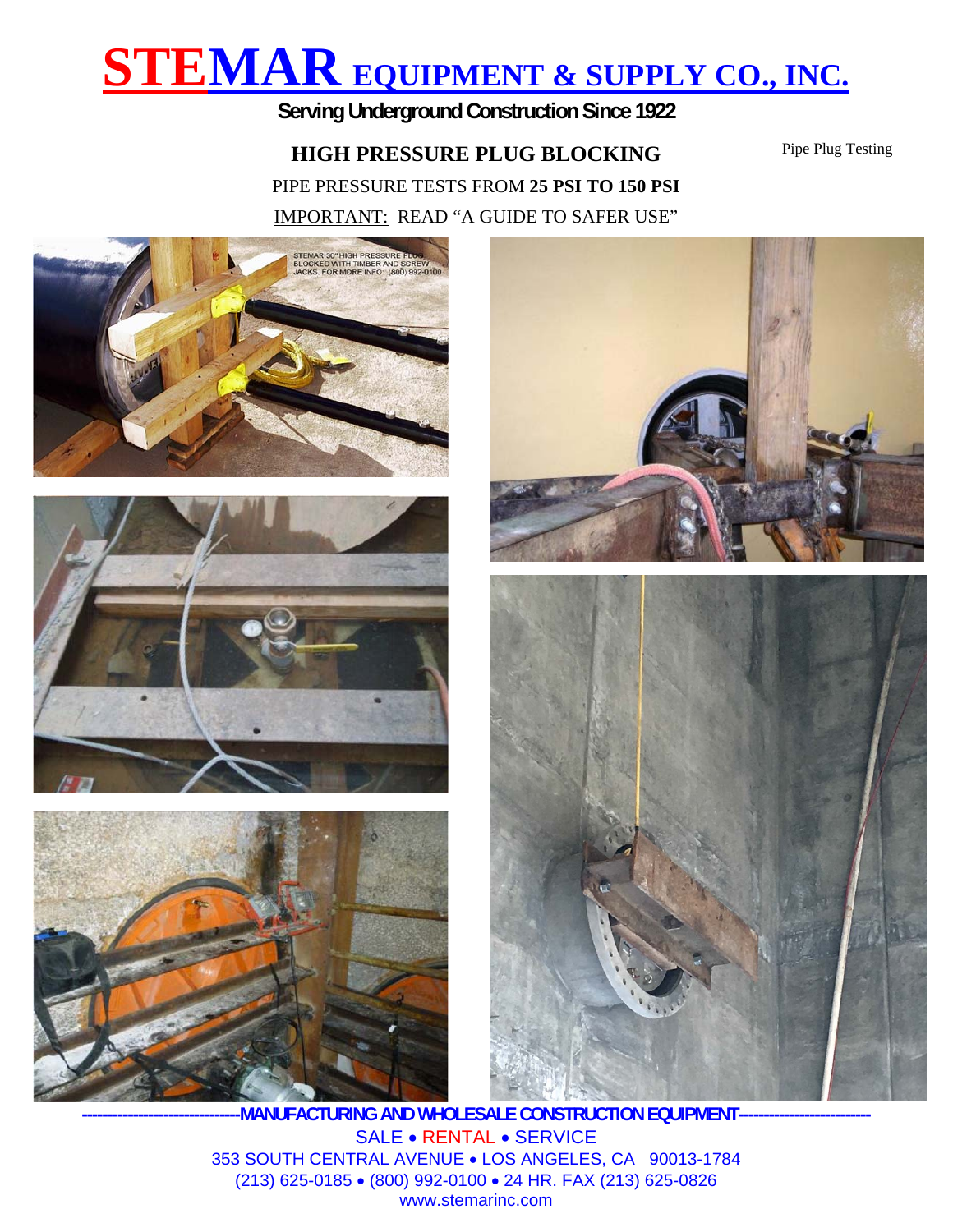

**Serving Underground Construction Since 1922** 

*PIPE PLUG PRESSURE GUIDE-for most types of pipe* 

**ALWAYS INFLATE PNEUMATIC PLUG TO** *EXACT* **RECOMMENDED INFLATION PRESSURE. PROPER INFLATION PRESSURE IS CLEARLY MARKED ON EACH PRODUCT. OVER-INFLATION MAY CAUSE PLUG RUPTURE. UNDER-INFLATION MAY CAUSE THE PLUG TO DISLODGE FROM PIPELINE WHEN BACK PRESSURE IS APPLIED.** *IMPORTANT:*  **READ** *"PIPE PLUG SAFETY SHEET".*

Please consult information tag attached to plug for proper inflation pressure

and maximum test/back pressure!

**ATTENTION HIGH PRESSURE PLUG USER**  PLEASE READ SAFETY INSTRUCTIONS BEFORE USING. YOU MUST STAND CLEAR WHILE IN USE. (NOTE: SEE BELOW) MAXIMUM TEST/INFLATION PRESSURES:

#### **TEST PRESSURE: 150 PSI**

#### **\*INFLATION PRESSURE: 200 PSI or 225 PSI depending on MFG**

| <b>ATTENTION HIGH PRESSURE USER</b> |                                                          |  |
|-------------------------------------|----------------------------------------------------------|--|
|                                     | PLEASE READ the supplied pipe safety sheet before using. |  |

You **MUST BLOCK** these plugs securely! So that the metal and rubber parts of the plug will not move due to the test pressure or any other forces.

If the plug is not properly restrained and damage occurs (usually with the rubber peeling off the steel) you are liable for damages. Damages can easily be ½ the cost of the entire plug or more.

#### **REMEMBER, YOU ARE DEALING WITH HIGH PRESSURE!**

If you need a professional engineering firm to consult with regard to Blocking, Bracing, Restraining a Pipe Plug for any application:

**D.H. Charles Engineering, Inc.** Santa Rosa, CA Contact: Luke Griffins, P.E., S.E. - General Manager Phone: (707) 537-8282 Email: luke@charlesengineering.com

**J.M. Turner Engineering, Inc.**  Santa Rosa, CA Contact: Hans J. Vermeulen, P.E. – Sr. Engineer / Owner Phone: (707) 528-4503 Email: hans@jmteng.com

\*You MUST consult STEMAR, INC for proper inflation pressure for your test pressure and/or if the plug information tag has been removed.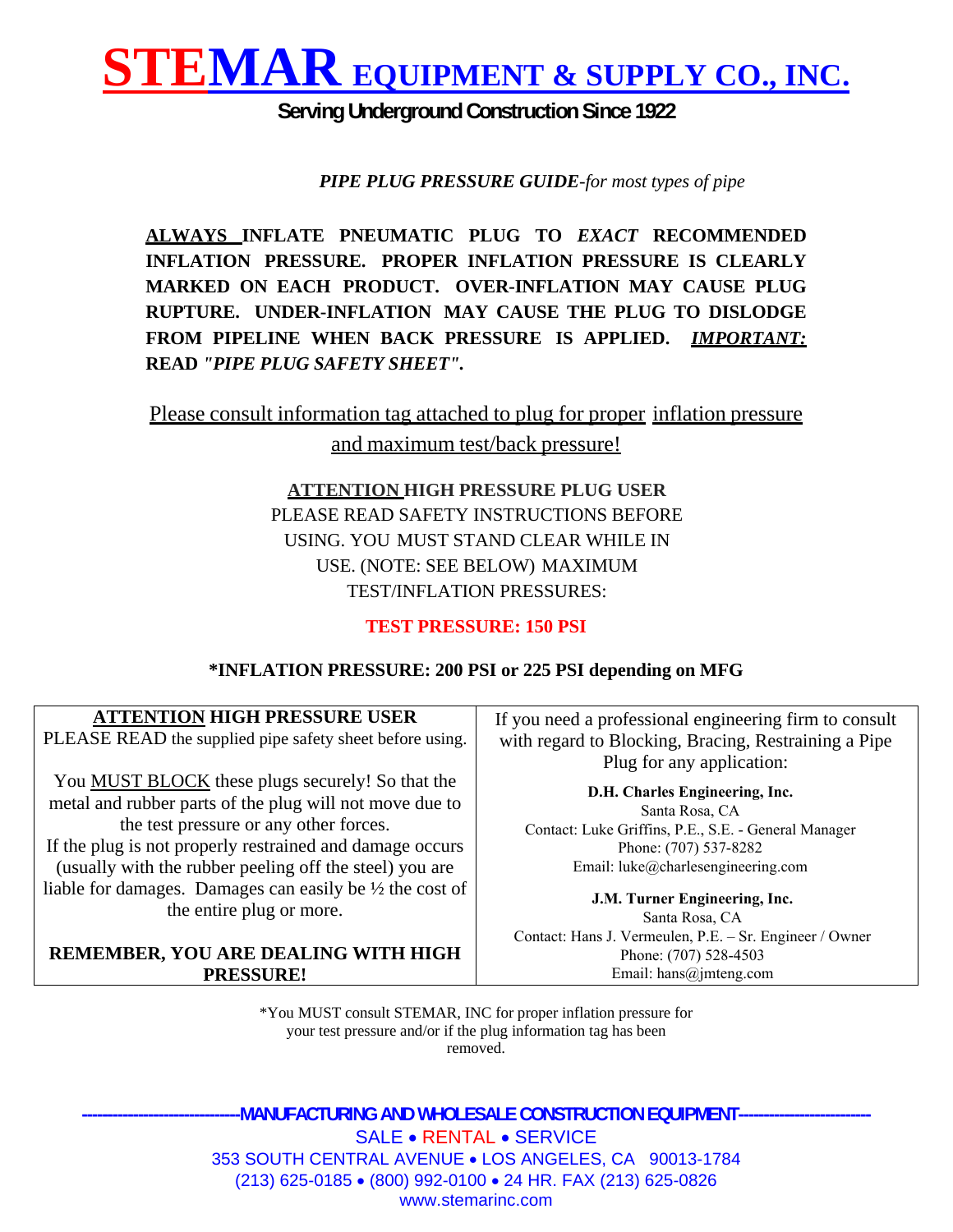

**Serving Underground Construction Since 1922** 

# **TEN COMMANDMENTS**

## **Of Safe Pipe Plug Operation**

- **1. Always stay out of danger zone, and block plug.**
- **2. Always wear safety glasses & a hard hat.**
- **3. Always use properly calibrated pressure gauge.**
- **4. Never exceed plug inflation or pipe back pressure ratings.**
- **5. Always release back pressure from the pipe FIRST BEFORE deflating plug.**
- **6. Always inspect plugs for damage and clean before and after every use.**
- **7. Only use properly sized product for pipe. Do not exceed rated pressures.**
- **8. Always use the properly specified plug for the job.**
- **9. Always use proper length extension hose(s).**
- **10.Always completely install plugs in a clean, dry pipe.**